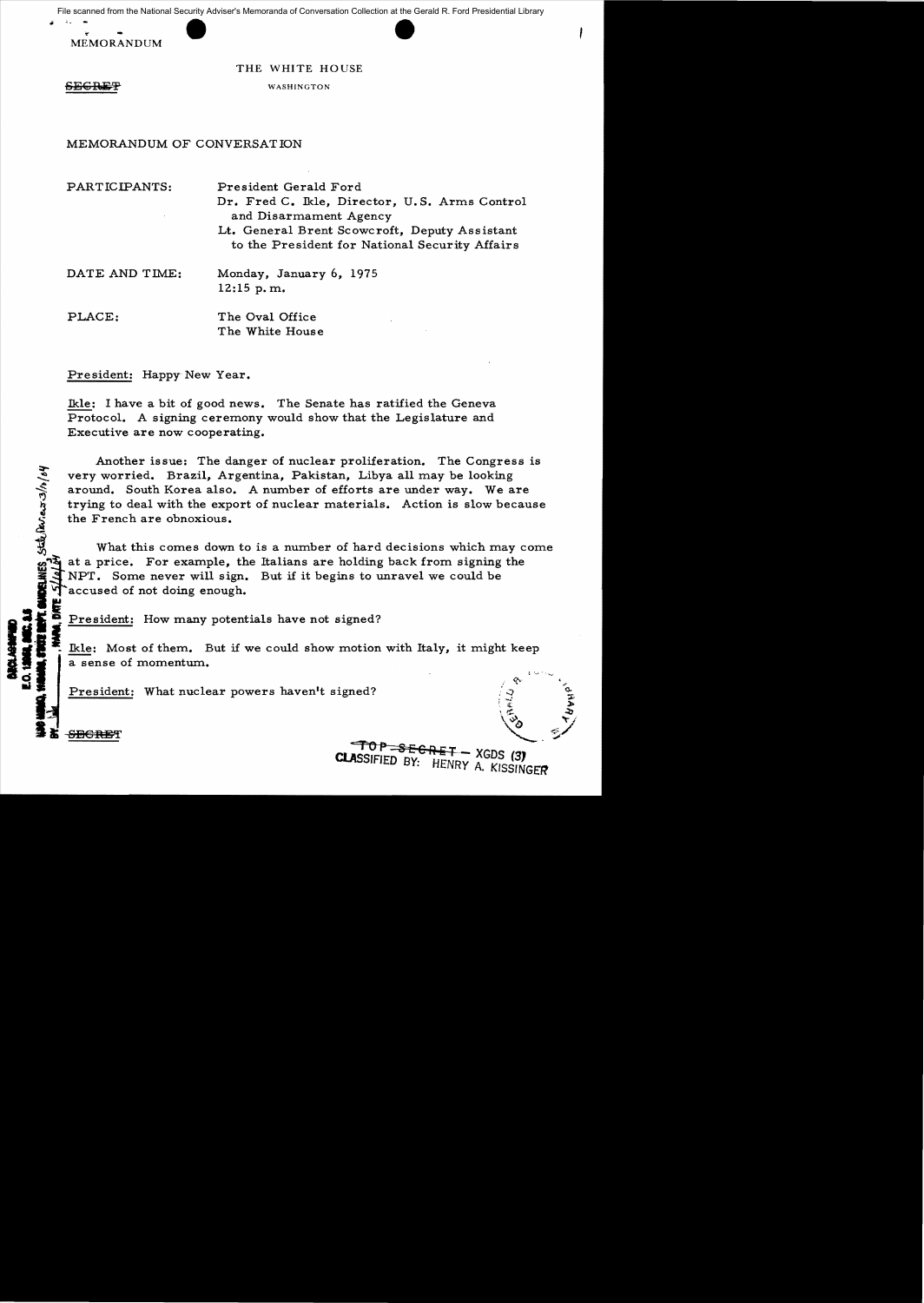Ikle: France and the PRC. But the PRC has not exported material. I bring this up to show that things have to be done. We are preparing a package for you of things which have to be done.

2.

 $\frac{1}{2}$ 

President: I think the success of getting the Senate to move was excellent and I congratulate you. I haven't focused on a signing ceremony.

Giscard seemed forthcoming on this at Martinique.

Scowcroft: Their team is coming next week. We don't know what they're coming with.

Ikle: But maybe if they won't join a conference we can work with them bilaterally. But France is preparing to export reprocessing plants, and there is no way to prevent diversion of materials from these.

President: Do they have the technical people -- Israel, Pakistan, etc.?

Ikle: They are developing it, and the expertise is transferable from other (such as reactor) areas.

President: What do we do now?

Ikle: We must develop proper safeguards, such as we have in the export of reactors to Israel and Egypt.

President: What do they think of Vladivostok?

Ikle: They think the dropping of FBS was real progress. Some of them want the levels brought down and additional limitations added. Most of them feel this is a turning point. It will be important as we flesh out the treaty to deal with verification. We can't be trapped into promising absolute verification, but within limits. If we promise further negotiations, that will be important in getting the academics on board.

President: But first we must get this one signed. I think the opposition is dying, isn't it?

Ikle: Several of them want to know how much we will save.

President: If the sense-of-the-Senate resolution about renegotiating goes through, I will tell the Senators they should add a clause promising the five to ten billion dollars that will be necessary if they destroy the agree-<br>ment by forcing a renegotiation.

# $\overline{\text{SEGRBF}}$ .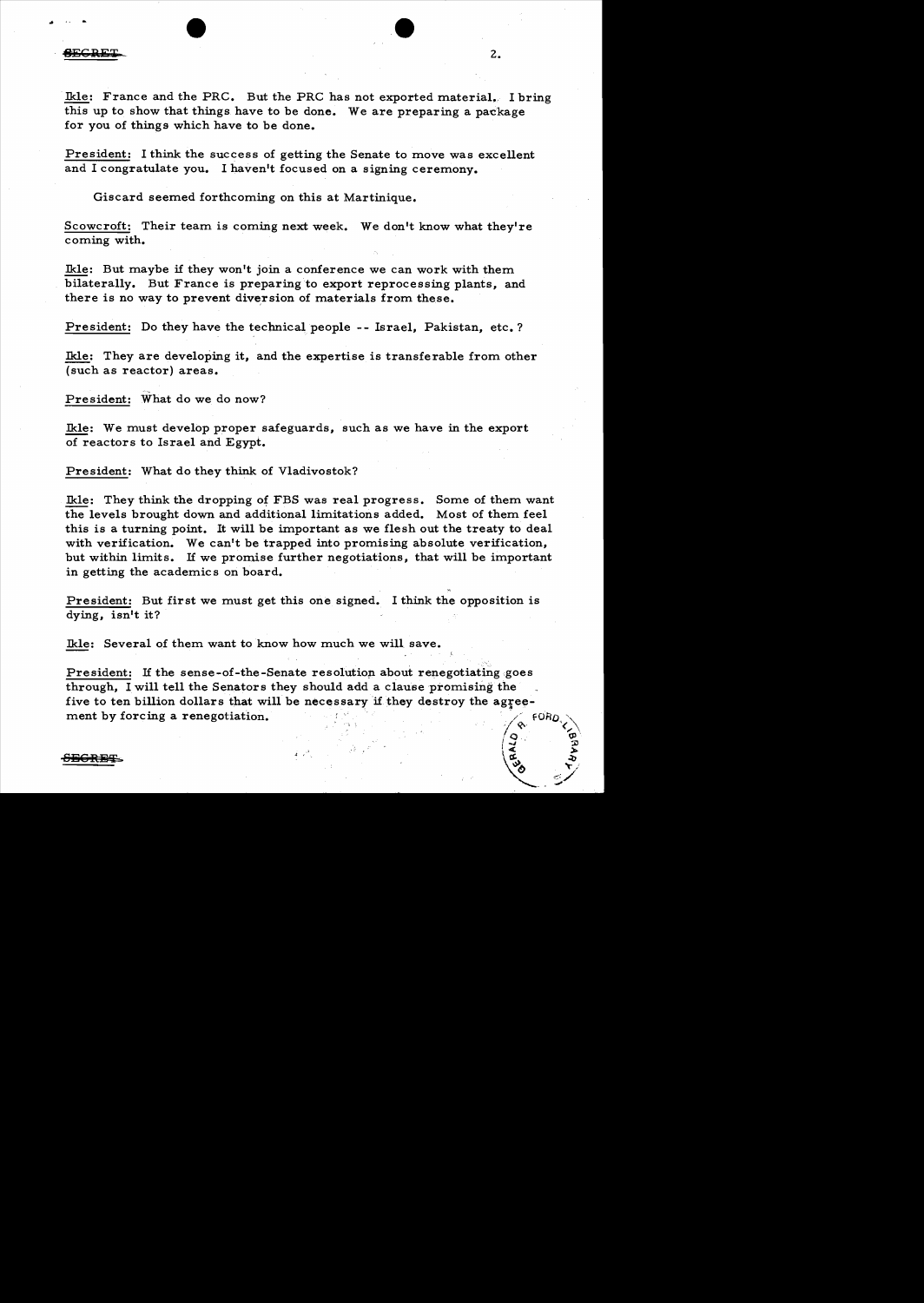### $\overline{\text{SEGRET}}$

Ikle: In the last analysis, few of them will want to destroy the agreement. Do you have time for a minute on MBFR?

### President: Yes.

Ikle: The talks are somewhat stalemated. There are three key elements: One, the nuclear package. It shouldn't follow too closely on Vladivostok. But the Nunn Amendment requires the Secretary of Defense to report on reductions in overseas nuclear deployment. Two, the Soviet pressure for European reductions. Three, the connection with CSCE. It would look bad if there were no progress in MBFR. While there is no formal coupling, there is an informal political coupling. We don't care about CSCE, but we do care about MBFR. It would be embarrassing if one moves without the other.

### President: Is MBFR stalemated?

Ikle: We do have tentative agreement on adding air manpower. We may be able to combine stages one and two into one, to help the USSR. In the last analysis, if there is no agreement, we should have at least made a proposal that is convincing to the Congres s.

President: I think the new House will be worse than the last. It would be bad to be forced to give something without getting anything in return. With the new Congress reconvening, we have to have a story of pushing hard.

Any change of attitude on the part of the Europeans?

Ikle: The Germans are not pushing for reductions, but as you know, the Brits are. We have to be careful a landslide doesn't start, because Brits are. We have to be careful a landslide doesn't start, because Congress wants American, not European reductions. <u>(9</u>

President: How about the Threshold Test Ban?

Ikle: The talks start in February. The big issue is  $PNE's$  above the threshold. It has implications for the NPT. As a personal judgment, if we can't get PNE's restricted to below the threshold, we may not want to sign the TTB and submit it to Congress. The Soviets probably wouldn't want it submitted if it would be defeated.

President: I appreciate your bringing me up to date. I hope we can give  $\cdot$ Resor some forthcoming recommendations. It would be a disaster to have to give things away without getting anything in return.

Thanks for coming in. Keep me posted through Henry or Brent and I'll see you at the next NSC meeting.

| ≉<br>' ≉

•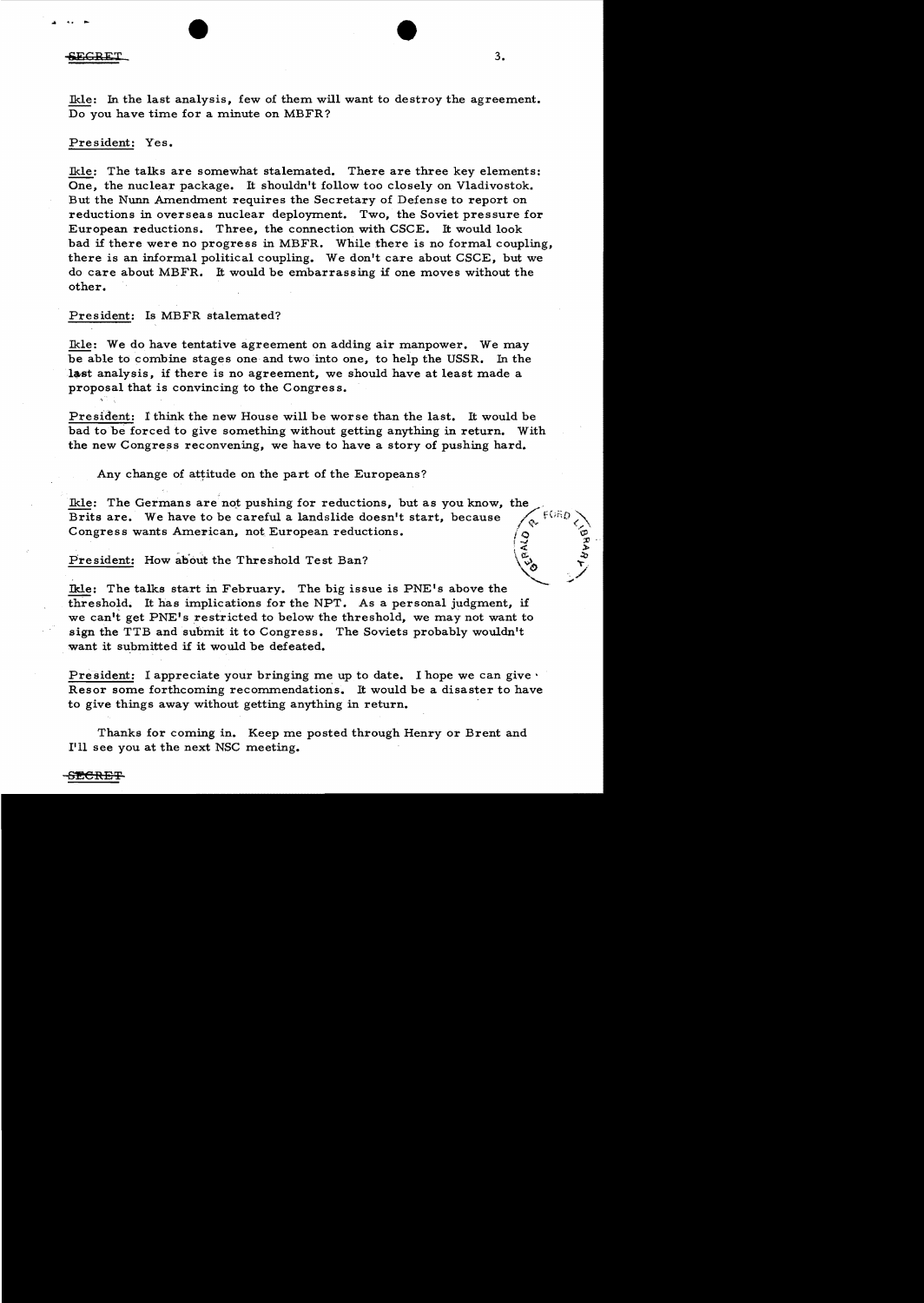$P/T$ kk<br>6 jan 75 P Hoppy come year I a but of good nows. The Servite has catfied the Genera Purtocal, a se pain ceremon commel show by is expec ani cry. Concter inner: compa of me perly. Congany cronied. Bazie Organ, Pakiston, Liby a all conder any - part of mere senaterials, action is shir because Eran structures. Cuput très carresdances ties aut of hard charsons which may cause at a prix. For ex Malin are holding land from signing repr. Serve mon content signe but if it begins to unund we could I Have many potentials have not sigued? I hast of the But has could show motion up they I might with they sense of momentus l'astunt une passes hommet supert. I Fet Pec. But Pec has not apated motival I bring this up to show thing bull to be dere. We purposing a parkage payon of thing which have to be done. P. I think success of getting sendt to mare was spuldent + Dcargeathlate que Bhavant formal me significament. Concil served facturing et Martinjue. S Con Team soming und unk. Us contrat I but maybe if they won't form a confusion to X representing plants + there is no way to prevent diversion.

**E.O. 12058, SEC. 3.5 NOC UNING, MONUM, STATE DEPT.** GUIDELINES, State Reviews 3/10/04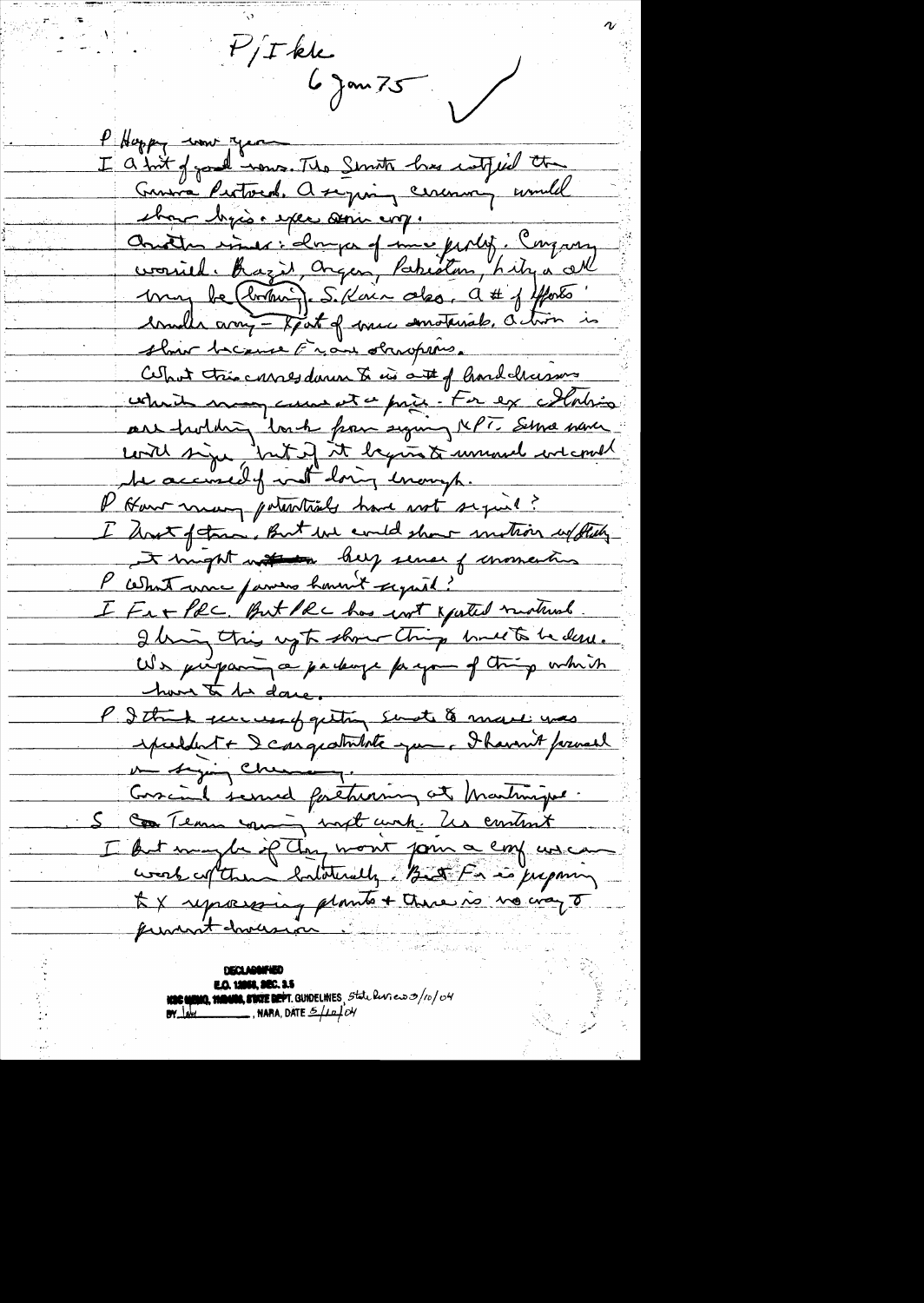P De Forz home ctubraint people = Pake, etc. What do we do more I We count day papa expanse. Ser de ce X 1 Vrad E Team think to BS was real prog, Some won't bould brought down + a debitrie buntations added. most faither is atmosph out. Will be ingestant or we fly with traty & deal of virgination. Une emit de trappel inte promission.<br>adamente suemprentin part urbin dramats. If en paris e pertier ingotation that P But (2) menustyet this are signed. Estate tolles Ithink the opposition is dying If Semal worth there has much un will sove. you then, I tell Similas they should all let Higol<sup>s</sup> I dans audipis, pour inell vant to disting Dayse hartime par MBERS. E Thompson minute d'Armatid. There are 5 (hry clamé)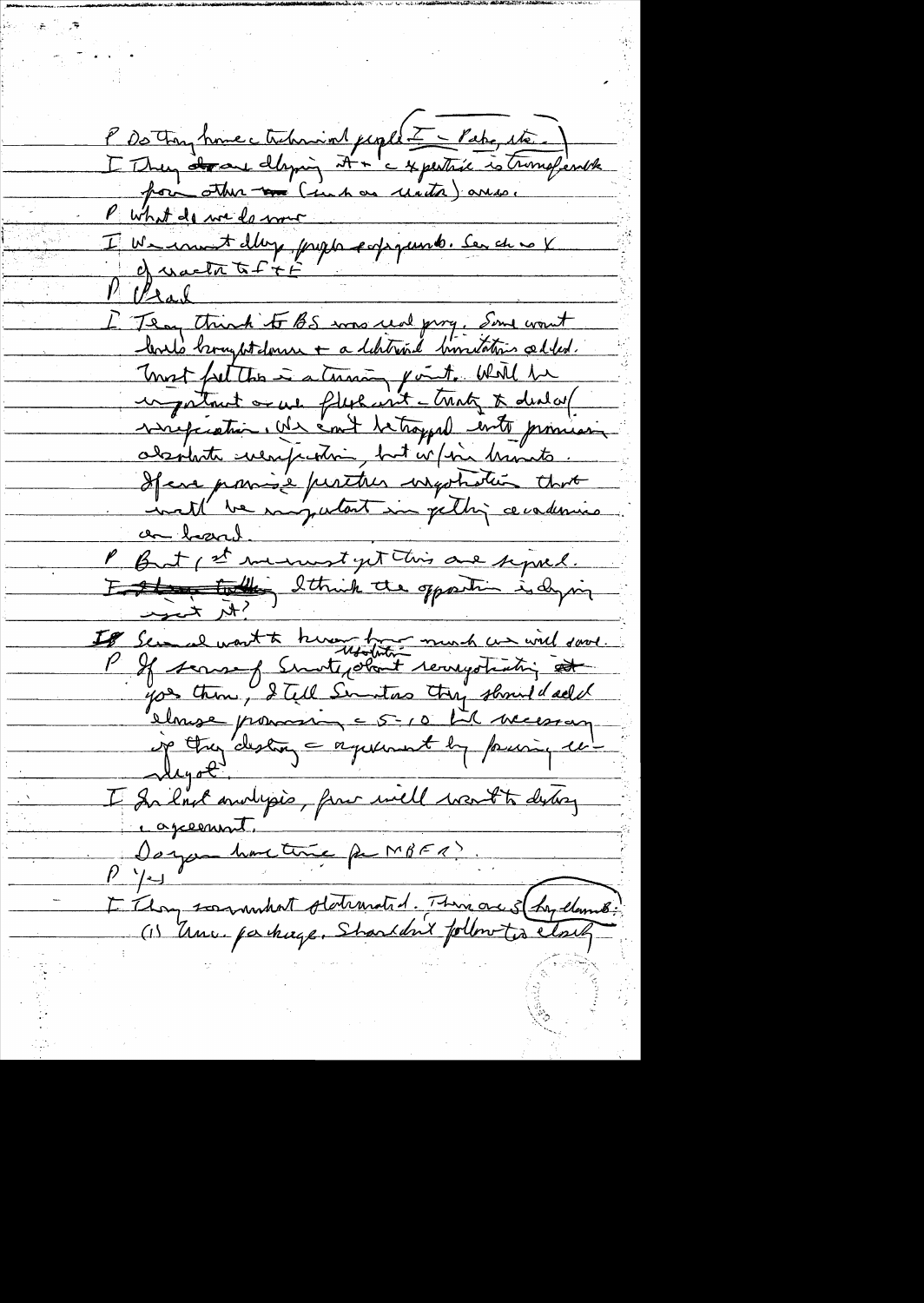asa Usad. But hum communication to Musico Sur Deft urgort in reductions on oneces mes. (2) Sa personne for Ems. Nuntine (3) Connaction w/ CSCF, Would look but of un progress in MBER. While no pound complaint, there is informal pol. comptain NBER Would be entrurassing if one modes  $w/a$  cother. P & MBFR stalement. 4 We de have tentative agreement and day aña manjonde. Ne maj la atte to combrie Flages 16'2 contrarent d'alg c USSR. Sur  $\frac{\zeta_{m}}{2}$ P Sthink c now House with la unsether - lost. colored la la la familla para sansthing récomming vi hours have a stag of pashing Any change faitettend on Euro? Cernais not proprie par sechatrics, but es que Imelabrile docent start because Cong wants OS, not Eme reduction Nous about (TB) I Tulk start in Fib. By issue so PMF otas thushold. Has injusting for NYT. G present perheaut, if in cast yet PME restrited